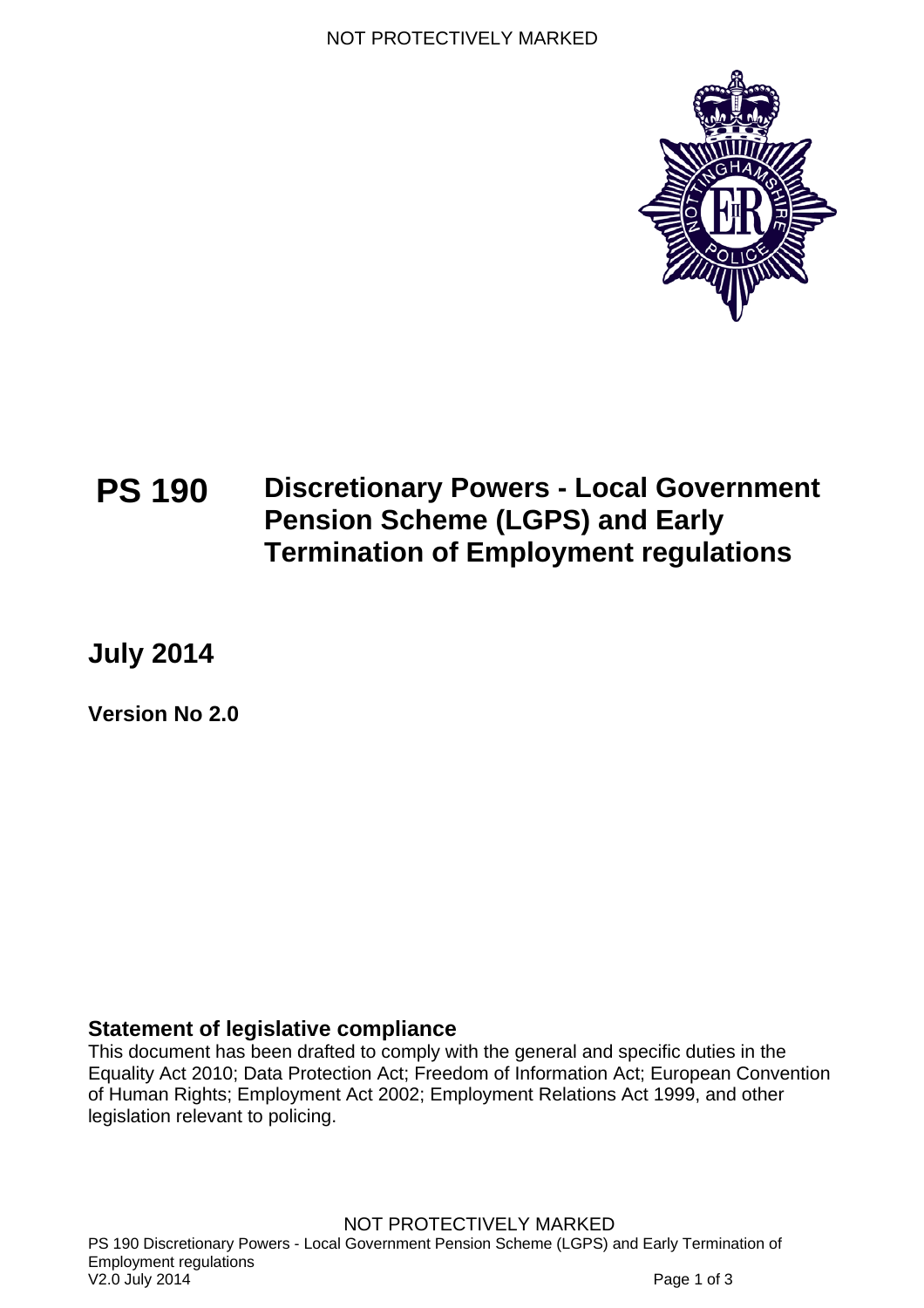## **Table of Contents**

## <span id="page-1-1"></span>**Aims and Objectives of the Policy**

This policy should be read in conjunction with the Force Management of Change Policy. It sets out the Force policy on the application of management discretions available under legislation that can be applied in situations of redundancy and early termination of employment. It also aims to ensure compliance with the following legal requirements;

Regulation 7 of the Local Government (Early Termination of Employment) - (Discretionary Compensation) (England and Wales) Regulations; Regulation 66 of the Local Government Pension Scheme (Administration) Regulations 2008.

#### **The Local Government (Early Termination of Employment) (Discretionary Compensation) Regulations 2006**

## <span id="page-1-2"></span>**Policy Statement**

**Regulation 5: Power to increase statutory redundancy payments** 

| <b>Explanation</b>          | <b>Force Policy</b>                                      |
|-----------------------------|----------------------------------------------------------|
| The employer can increate   | It is the policy of the Chief Constable to exercise this |
| statutory redundancy pay up | discretion to the full, such that the Force bases        |
| actual weekly pay           | redundancy pay on an employee's actual weekly pay,       |
|                             | where this is greater than the amount provided for as    |
|                             | statutory redundancy pay.                                |

#### **Regulation 6: Discretionary Compensation.**

| <b>Explanation</b>                                                                                 | <b>Force Policy</b>                                                                                                                                                                                                                                                                                                                                                                                                                                                                                                 |
|----------------------------------------------------------------------------------------------------|---------------------------------------------------------------------------------------------------------------------------------------------------------------------------------------------------------------------------------------------------------------------------------------------------------------------------------------------------------------------------------------------------------------------------------------------------------------------------------------------------------------------|
| The employer can, at any time up<br>to 6 months from the date of<br>termination of employment, pay | Given the financial constraints under which the Chief<br>Constable will be operating for the foreseeable future, the<br>Policy of the Chief Constable is that he will not generally                                                                                                                                                                                                                                                                                                                                 |
| compensation of up to 104 weeks                                                                    | consider applying this discretion, unless there are found to be<br>exceptional circumstances for doing so.                                                                                                                                                                                                                                                                                                                                                                                                          |
|                                                                                                    | The Chief Constable will consider representations from any<br>affected person as to why the discretion ought to be exercised<br>in his or her favour. However, without limiting the meaning of<br>the words, "exceptional circumstances", it is considered<br>unlikely that the Policy will be departed from, and the<br>discretion exercised, unless a strong operational or business<br>case exists. A further relevant factor will be whether any<br>additional costs can be met from existing budget provision. |

<span id="page-1-0"></span>PS 190 Discretionary Powers - Local Government Pension Scheme (LGPS) and Early Termination of Employment regulations<br>V2.0 July 2014 Page 2 of 3